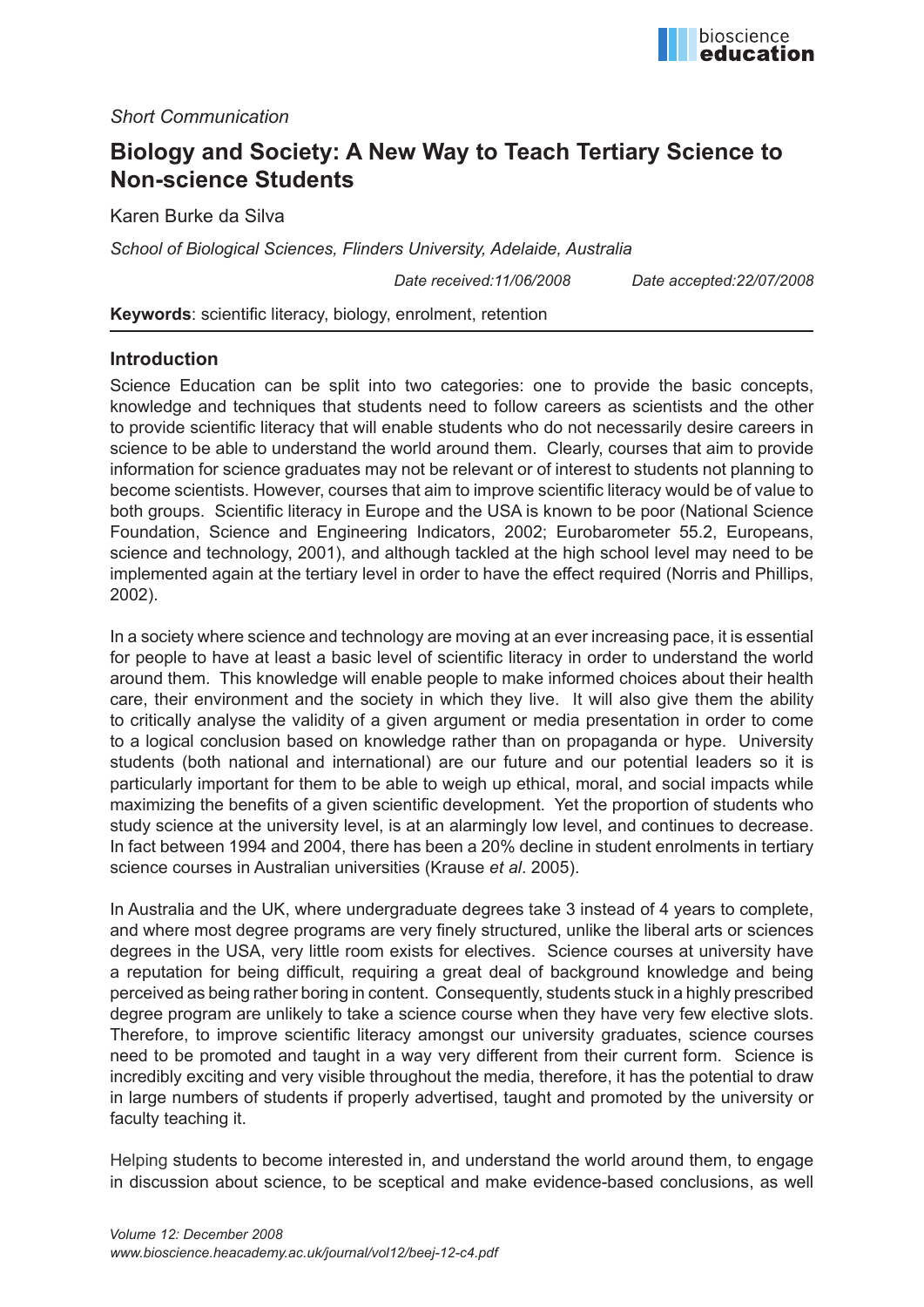as to make informed choices about the environment and their own health should be of upmost importance and considered as a requirement for all students within the university system.

### **Methods**

To ascertain the likelihood that students would enrol in a science elective course and to determine whether it is possible to affect scientific literacy, I developed a course at Flinders University specifically to introduce scientific concepts to students through issue-based teaching. The course was intended to engage both science and non-science students through the presentation of topical science issues by experts in the field. In addition, the assessment component of the course was designed to ensure that students learn to communicate both their depth of understanding and an argued opinion thereby gaining scientific literacy.

Approximately 300 flyers (see Fig. 1) aimed at attracting students were placed strategically at enrolment centres and handed out at information sessions. Interesting the flyer was fairly successful in attracting students as 44% responded that they enrolled in the course because they had seen the brochure. They commented that the course sounded interesting, fun and was a good starting point. Of the students that did enrol over 50% were non-science students, 22% of which had no previous experience with biology beyond year 10 level.



*Figure 1 Advertisement flyer for Biology and Society*

Student attendance at lectures in this course was much higher than in the core biology course at 85% compared to 60%. Did it change their minds about science?

- 82% of students said that because of this course they wanted to take a second semester course called Science and Society
- 58 % of the students who were not enrolled in the core Biology course went on to enrol in the second semester core Biology course after taking Biology and Society.

The demonstrated outcomes and impacts of this innovation clearly indicate that this approach has made significant inroads to bridging the gulf that has long existed between science and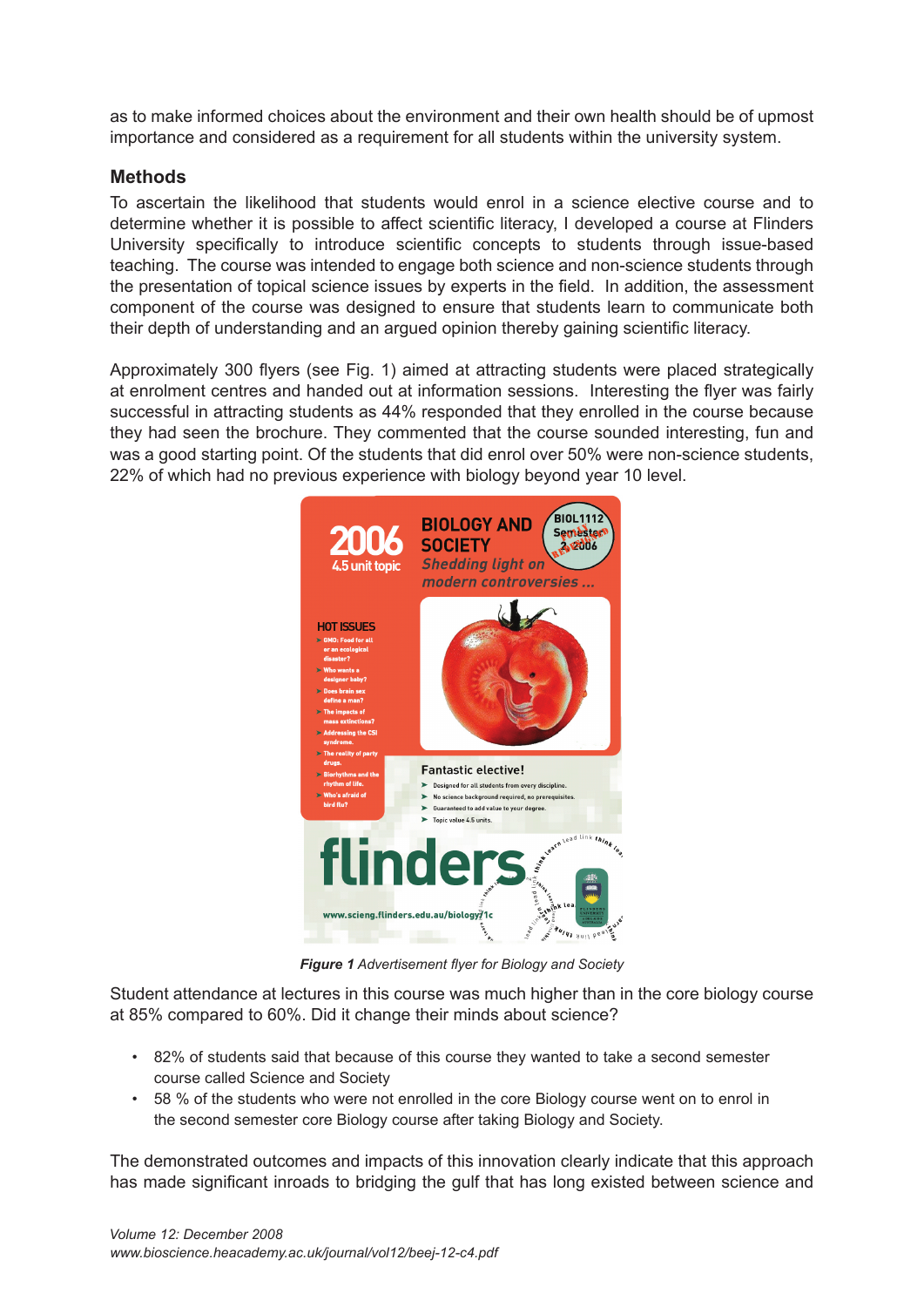non-science students. The newly developed course 'Biology and Society' replaced a more traditional style course that consisted primarily of a lecture series based on the biochemistry of life that was poorly received by students and resulted in a low number of student enrolments (on average 50 students per semester). In 2006, the course was fully redesigned and enrolment numbers indicate the change in student interest and response to the course (see Fig. 2). Biology and Society from 2006 onward was designed to incorporate the following features:

- weekly themes covering the science behind local and global issues of prominence, such as HIV-Aids, climate change, party drugs, loss of biodiversity, bioterrorism, fad diets, how to define humans, ethics, (see Appendix 1 for lecture titles)
- use of prominent local scientists and community leaders
- use of clever technology, such as personal response units ('clickers')
- a focus on the importance of critically analysing and communicating ideas in both verbal and written form
- independent thinking and understanding rather than rote learning
- no exam, focus on written critiques



*Figure 2 Enrolement data for the past three cohorts of Biology and Society students*

Figure 2 shows the change in enrolment and retention once the course was changed to emphasis current issues and scientific literacy.

Student comments such as the following highlight the impact the course has had on students:

*''Engaging and controversial topics. Interesting, informative, with lively discussions.''*

*''It's unique! No other courses are presented like this one, which made it interesting due to its broad scope.''*

*''Relevant issues, very up-to-date information and first hand from lecturers directly involved in research.''*

*''I liked how each week there was a different theme to be covered which kept me interested and intrigued.''*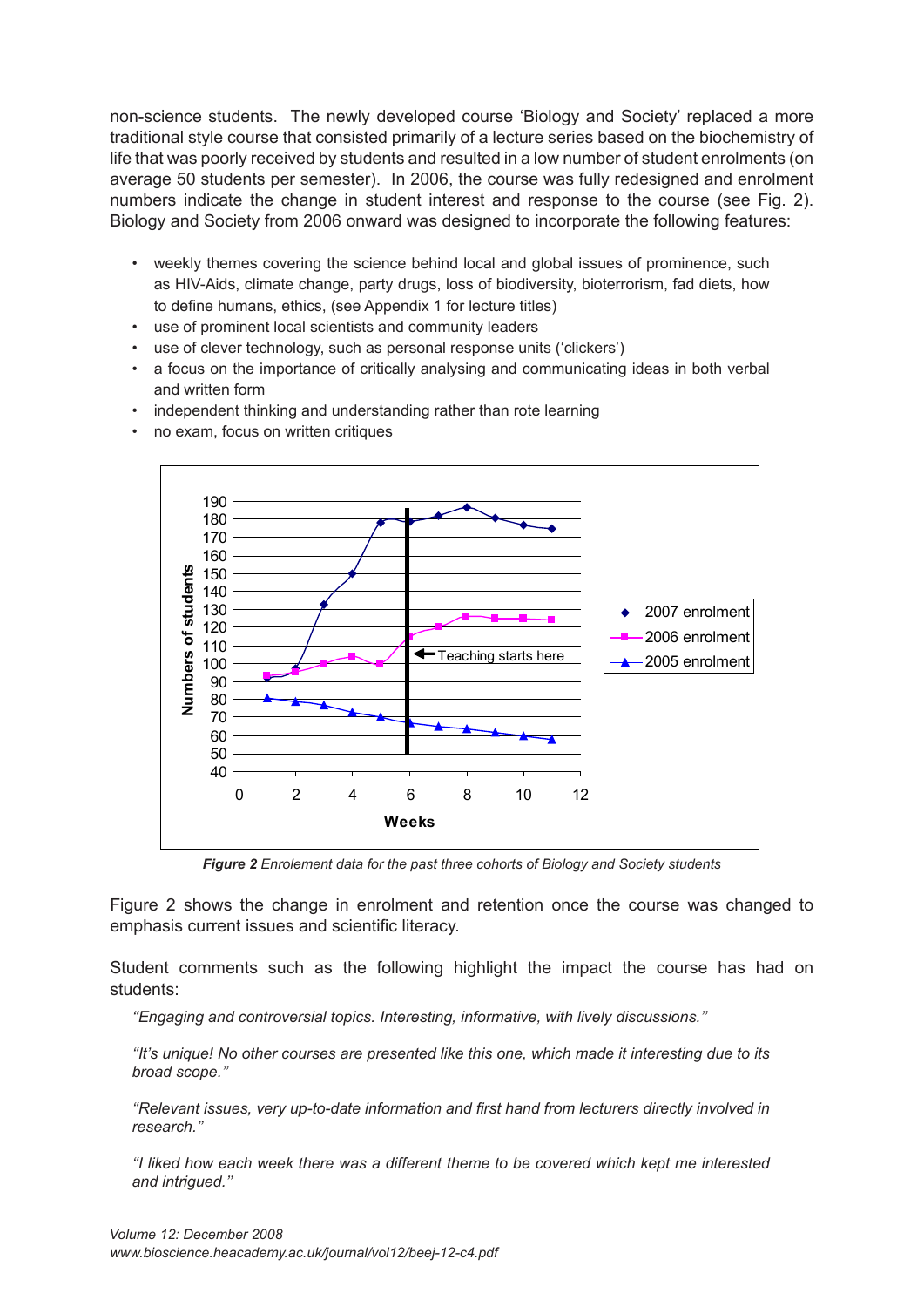*''I found the course without question the most stimulating course on campus.''*

*''I have found that I have improved greatly with my critical thinking and writing skills.''*

*''I absolutely loved the issues brought forward and further enjoyed the research I did on the topics.''*

*''It was my must fun and challenging subject. Cheers!''*

*''Thoroughly enjoyable, interactive experience. Should be regarded as core to any biologist/ human being.''*

*''Was a fantastic subject, one that I would take again. It has helped me decide my future path.''*

*''All students should take up this course.''*

*''Very enjoyable and at times, very confronting and mentally challenging way of thinking about things.''*

*''This was a great course, the best I have taken at uni so far.''*

#### **Communicating Author**

Karen Burke da Silva, School of Biological Sciences, Flinders University, GPO 2100, Adelaide, SA 5001 Australia. email: Karen.burkedasilva@flinders.edu.au

## **References**

Eurobarometer 55.2, Europeans, science and technology, 2001. http://europa.eu.int/comm/research/ press/2001/pr0612en-report.pdf, Accessed March 25, 2008

- Krause, K., Hartley, R., James, R. and McInnis, G (2005). The First Year Experience in Australian Universities: Findings from a Decade of National Studies http://www.dest.gov.au/NR/ rdonlyres/1B0F1A03-E7BC-4BE4-B45C-735F95BC67CB/5885/FYEFinalReportforWebsiteMay06. pdf, Accessed March 20, 2008
- National Science Foundation, Science and Engineering Indicators, 2002, http://www.cnc.ac.cn/gb/ others/nsf/200201/home.htm. Accessed April 10, 2008
- Norris, S.P. and Phillips, L.M. (2002) How literacy in its fundamental sense is central to scientific literacy. *Science Education* **87(2),** 224–240